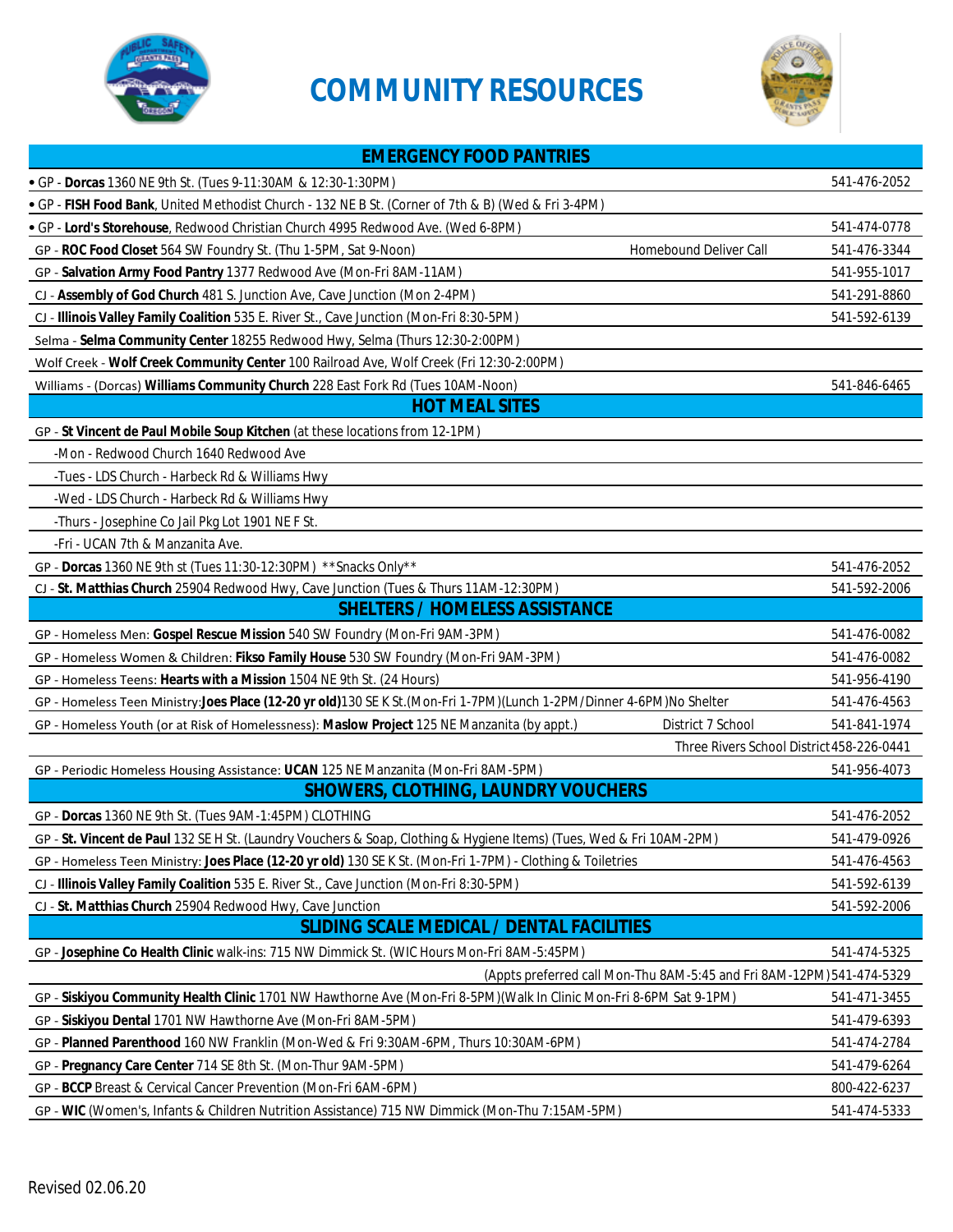

## **COMMUNITY RESOURCES**



| <b>DOMESTIC VIOLENCE / SEXUAL ASSAULT</b>                                                                                 |                                             |  |
|---------------------------------------------------------------------------------------------------------------------------|---------------------------------------------|--|
| *** IF YOU ARE IN PHYSICAL DANGER - PLEASE CALL 911***                                                                    |                                             |  |
| GP - WCST (Women's Crisis Support Team) (Mon-Fri 8AM-5PM)                                                                 | 541-476-3877                                |  |
|                                                                                                                           | Crisis Line 24HR541-479-9349                |  |
| CJ - IVSHA (Illnois Valley Safe House Alliance) (Mon, Tue, Thu 9AM-5PM and Wed & Fri 9AM-11AM)                            | 541-592-2515                                |  |
|                                                                                                                           | Crisis Line 24HR541-415-9367                |  |
| <b>HOUSING, RENTAL &amp; ENERGY ASSISTANCE</b>                                                                            |                                             |  |
| GP - HUD - Josephine County Housing Authority 1205 NE 7th St. (Mon, Tue, Thu, Fri 9AM-12PM & 1-4PM & Wed 9-12PM)          | 541-479-5529                                |  |
| GP - Christan Services Network 1260 NE 9th St. (Mon, Wed, Thu & Fri 8AM-2:00PM)                                           | 541-479-5045                                |  |
| GP - River Valley Church Lifeline 405 NE 7th St. (Mon, Tues & Thur 9AM-2PM)                                               | 541-476-7761                                |  |
| GP - UCAN (United Community Action Network) 125 NE Manzanita Ave (Mon-Fri 8AM-12PM & 1PM-5PM)                             | 541-956-4050                                |  |
| National Obama Phone<br><b>Assurance Wireless</b>                                                                         | 888-898-4888                                |  |
|                                                                                                                           | Access Wireless 888-900-5899                |  |
|                                                                                                                           | enTouch Wireless 844-891-1800               |  |
| <b>EMPLOYMENT SERVICES</b>                                                                                                |                                             |  |
| GP - WSRV (Work Source Rogue Valley) 1569 NE F St (Mon-Fri 8AM-5PM)                                                       | 541-476-1187                                |  |
| Unemployment: Apply online at www.employment.oregon.gov/ocs or call (Mon-Fri 8AM-5PM): 877-345-3484                       |                                             |  |
| Weekly Work Search Claim line (Mon-Fri 8AM-4:30PM): 800-982-8920                                                          |                                             |  |
| GP - SOGI (Southern Oregon Goodwill) Job Training Center 735 SW 5th St. (Mon-Fri 8AM-4:00PM)                              | 541-955-5253                                |  |
| GP - VRD (Vocational Rehabilitation Dept) 725 NE 7th St. Suite C (Mon-Fri 8AM-5PM)                                        | 541-474-3130                                |  |
| <b>MENTAL HEALTH, SUBSTANCE ABUSE RECOVERY &amp; SUPPORT</b>                                                              |                                             |  |
| GP - Adapt Alcohol & Drug Treatment / Counseling Center 356 NE Beacon Dr. (Mon-Fri 8AM-5PM)                               | 541-474-1033                                |  |
| GP - AA (Alcoholic's Anonymous) (For meeting locations, call or go to website www.grantspassaa.com) (24 HOUR)             | 541-474-0782                                |  |
| GP - ALAnon (Meetings: HiLo Club, 668 Lincoln Rd. Tues 12PM & Fri 7PM, also St. Luke's, 224 NW D St, Wed 6PM)             | 888-425-2666                                |  |
| GP - Choices Counseling 109 NE Manzanita Ave. (Mon-Fri 9AM-5:30PM) Substance Abuse Counseling                             | 541-479-8847                                |  |
| GP - Gambler's Anonymous (Meetings: Activity Ctr, 520 Ramsey Ave: Tues 7PM, Thu 7PM & Sun 1PM (24 HOUR)                   | 855-222-5542                                |  |
| GP - Local Methadone Clinic - Grants Pass Treatment Center 1885 NE 7th St (Mon-Fri 5AM-1PM, Sat 6AM-10:30AM)              | 541-955-3210                                |  |
| GP - NA (Narcotics Anonymous) meeting list: www.rogueredwoodna.com (24 HOUR)                                              | Helpline:<br>541-299-5202                   |  |
| GP - OnTrack 806 NW 6th St. (Mon-Thu 8AM-7PM, Fri 8AM-6PM)                                                                | 541-955-9227                                |  |
| GP - Options Mental Health Adults:1545 Harbeck Rd (Mon-Thu 8-7 Fri 8-5) Children:1181 Ramsey Ave(Mon-Fri 8-5)             | 541-476-2373                                |  |
| GP - Options Problem Gambling Treatment Program 324 Ramsey Ave                                                            | 877-695-4648                                |  |
| <b>GP - Sobering Center</b>                                                                                               | 541-507-1888                                |  |
| <b>National Suicide Prevention Lifeline</b>                                                                               | 800-273-8255                                |  |
| <b>Veteran's Crisis Line</b><br>*Press Opt. 1                                                                             | 800-273-8255                                |  |
| <b>PRESCRIPTION, MEDICAL EQUIP &amp; TRANSPORTATION ASSISTANCE</b>                                                        |                                             |  |
| GP - \$4 Generic RX Programs CALL AHEAD                                                                                   | Wal-Mart<br>541-471-2820                    |  |
|                                                                                                                           | Fred Meyer 541-474-7234                     |  |
|                                                                                                                           | Walgreens 541-471-4873                      |  |
| GP - RSVP(Retired Senior Volunteer Program)/SHIBA(Senior Health Ins. Benefits Assistance)125 NE Manzanita (Mon-Fri 9-4PM) | 541-956-4472                                |  |
| GP - HASL Center for Independent Living 305 NE E St. (Mon-Thur 9AM-3PM (Closed 12PM-1PM Wed)Medical Equipment             | 541-479-4275                                |  |
| CJ - Lions Club - Glasses & Hearing Aides & Medical Equipement (Appointment Only)                                         |                                             |  |
| GP - Lions Club - Glasses & Hearing Aides (Pick up application at UCAN & Lions Club Coordinator will get back to them)    |                                             |  |
| GP - City Bus (RVTA / JCCT) - Half fare for certain situations (Mon-Fri 6:30AM-5:20PM)                                    |                                             |  |
| Oregon - Rx Assistance -                                                                                                  | 541-474-5452<br><b>OPDP</b><br>800-913-4146 |  |